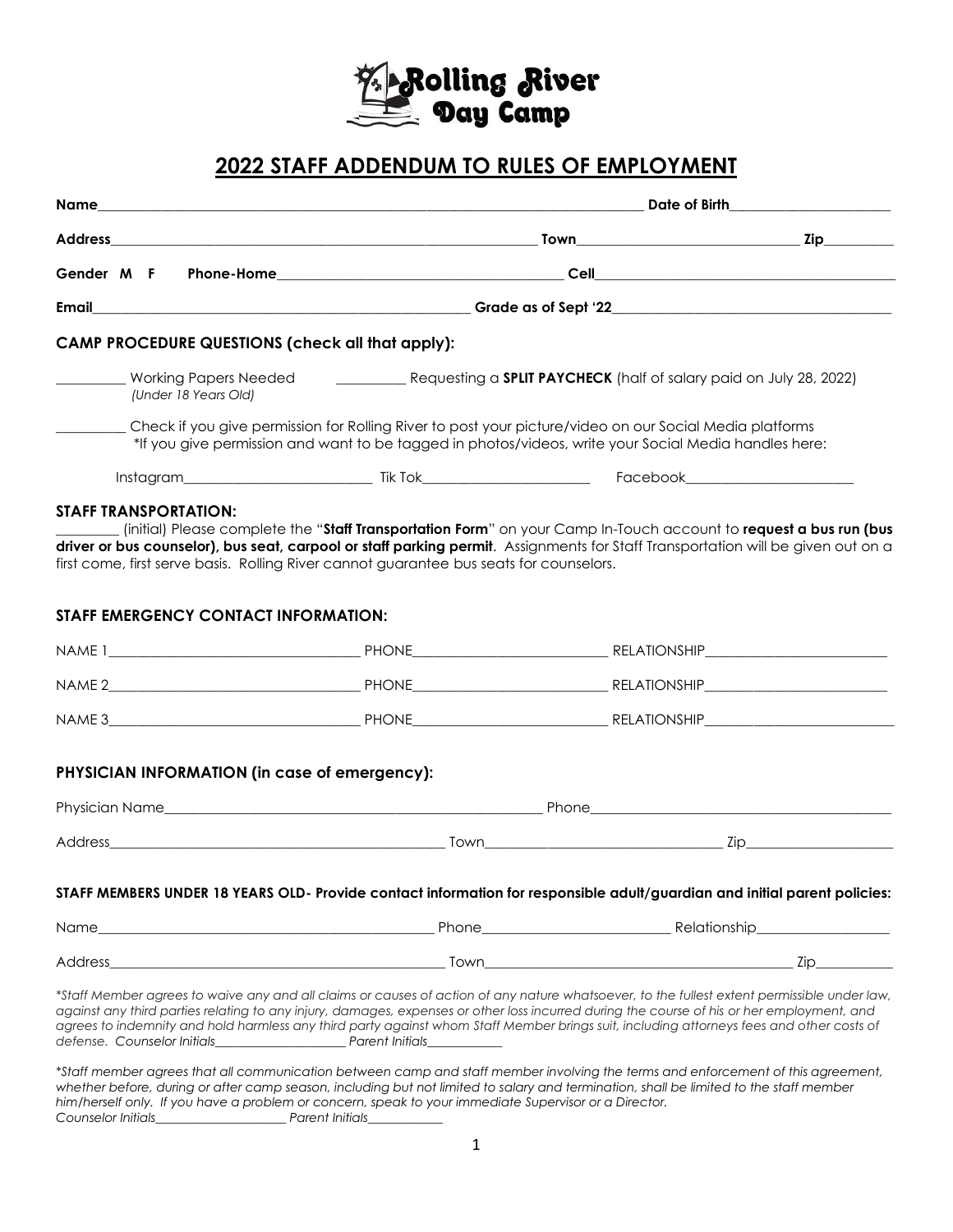

# **STAFF ATTENDANCE & PAYROLL POLICY** \_\_\_\_\_\_\_\_\_ (initial)

As a seasonal business, staff members are expected to be present for pre-season camp orientations and all 38 days of the camp season. However, we understand that there are extenuating circumstances that may cause a staff member to be unable to attend a work day. **Our attendance policy is as follows:**

- **Advanced Absences-** If you need to miss an orientation day or a camp day (for any length of time including arriving late or leaving early), you must log on to your Camp In-Touch account to complete the "Staff Absence Request Form". This form can be found under the "Forms and Documents" section. You must check off the day(s) that you are missing and include the reason for your absence. *Important- personal vacation requires a follow up meeting to determine if you are eligible for employment at camp as we do not typically hire part time employees.*
- **Day-Of Absences-** If a situation arises causing a last-minute absence (i.e. illness), email Office Manager Colleen Boller at [colleen@rollingriver.com](mailto:colleen@rollingriver.com) or call the office at 516-593-2267.

#### **Payroll Policy:**

- **Deductions-** If a camp day is missed for any reason, you will be docked on your final paycheck. The deduction amount is the number of days missed multiplied by your "daily rate". The "daily rate" is calculated by taking the total salary divided by 38 days.You must sign in at the Galley every day to ensure you are marked present for attendance.
- **Staff Parents-** Staff may not have any children at camp if staff member is absent. If Staff Parent is taking vacation, they will not receive complimentary full tuition. The tuition cost would be \$250 per day per child multiplied by the number of days missed.
- **Performance Bonuses and Raises-** Bonuses and raises are awarded at the discretion of the employer and based on several factors including performance and attendance. Rolling River may, but shall not be required to, pay the employee bonus compensation or raise salaries year to year. If you take any personal vacation, you are ineligible for a bonus or raise.
- **Tips/Gratuities-** Tips are given at the discretion of our customers. Rolling River provides a "Tip Guide" to families but we do not guarantee tip amounts. Tips are not included on your paycheck but you will receive all tips on the last day of camp with your check.

**Attendance Bonus:** Rolling River will host a "Perfect Attendance" Raffle every 2 weeks during the camp season. If you have perfect attendance, you will be entered to win a \$300 bonus. Two winners will be selected every two weeks (total 8 winners). If you do NOT win any of the raffle prizes and you have perfect attendance the entire summer, you will receive a \$50 bonus with your final paycheck. If you miss any orientations or camp days, leave early or arrive late for any reason, you are ineligible for the attendance bonus.

## **"FILL YOUR SAILS WITH SAVINGS" REFERRAL PROGRAM** \_\_\_\_\_\_\_\_\_ (initial)

Many of our campers and staff are referred to Rolling River by word of mouth. As a thank you, Rolling River offers a cash-back referrals program. Referral amounts are calculated after the camp season ends and checks are mailed in September. Referred campers or staff must complete the summer in order for you to receive a bonus check. *Campers or staff members must write your name as the "Lead Source" on their application to qualify for the bonus.*

- **Camper Referral-** \$50 per camper for first time campers only. This referral bonus does not apply to staff children (parent working at Rolling River) or siblings of previously enrolled campers.
- **Staff Referral-** \$50 per staff member for first time staff members only. This referral bonus does not apply to staff who were previously campers or CITs.